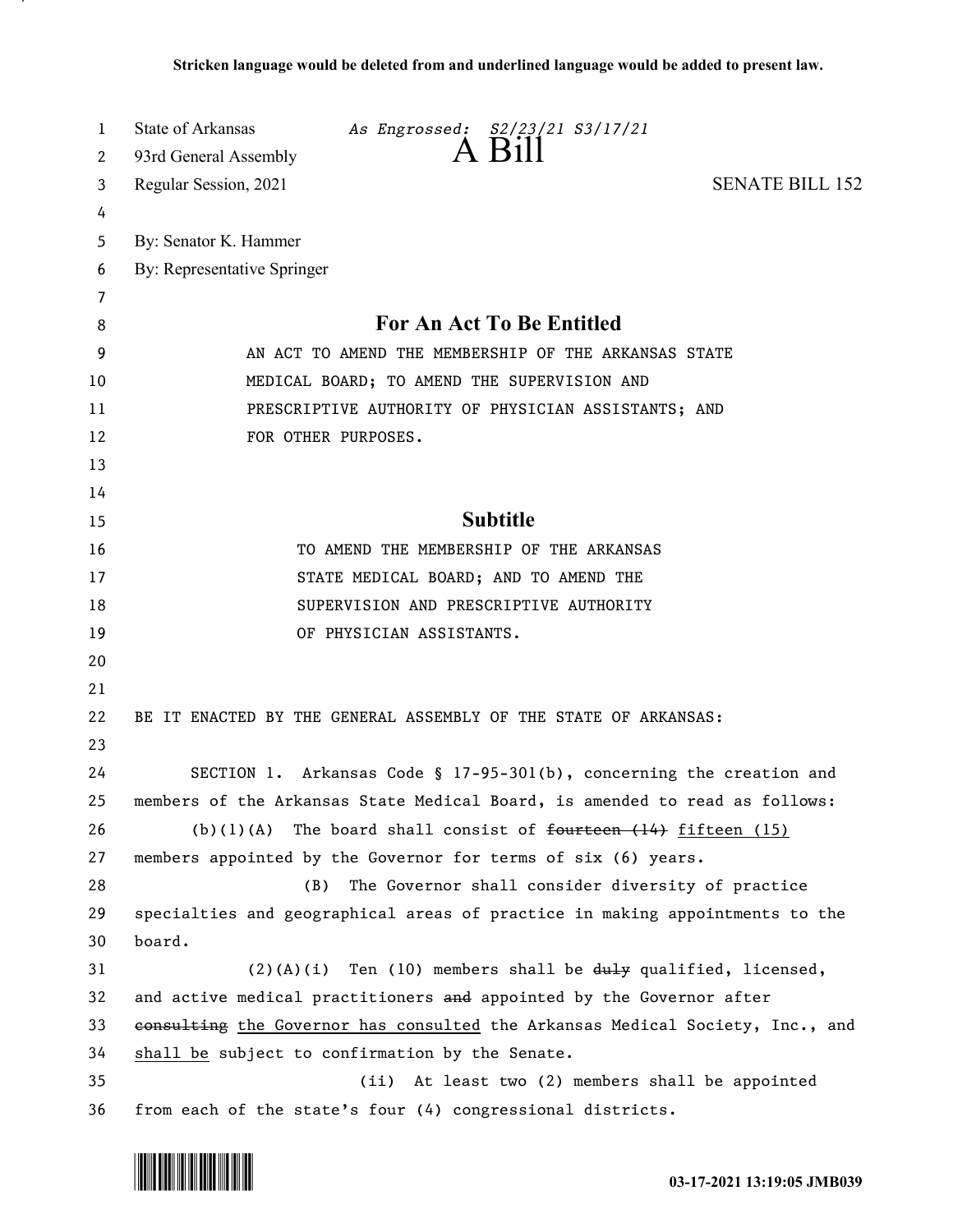1 (iii) Two (2) members shall be appointed at large. (B) Congressional district representation required under this subdivision (b)(2) shall be achieved by appointment as vacancies occur. (3) One (1) member shall be a licensed practicing physician in 5 this state and shall be appointed by the Governor eonsulting the Governor has consulted the Physicians' Section of the Arkansas Medical, Dental, and Pharmaceutical Association, Inc. and shall be subject to confirmation by the Senate. (4)(A) Two (2) members of the board shall not be actively engaged in or retired from the practice of medicine. (B) One (1) member shall represent consumers, and one (1) member shall be sixty (60) years of age or older and shall represent the elderly. (C) Both shall be appointed from the state at large subject to confirmation by the Senate. (D) The two (2) positions may not be held by the same person. (E) Both shall be full voting members but shall not participate in the grading of examinations. 20 (5) One (1) member shall be a duly qualified, licensed, and 21 practicing osteopathic physician and appointed after consulting the Arkansas Osteopathic Medical Association and shall be subject to confirmation by the Senate. (6) One (1) member shall be a qualified, licensed, and practicing physician assistant appointed by the Governor after the Governor has consulted with the Arkansas Academy of Physician Assistants and shall be subject to confirmation by the Senate. SECTION 2. Arkansas Code § 17-95-301(d), concerning the creation and members of the Arkansas State Medical Board, is amended to add an additional subdivision to read as follows: (5) In the event that a vacancy exists in the position of the licensed physician assistant appointed under subsection (b) of this section due to death, resignation, or other causes, a successor to the position shall be appointed by the Governor for the remainder of the term of the licensed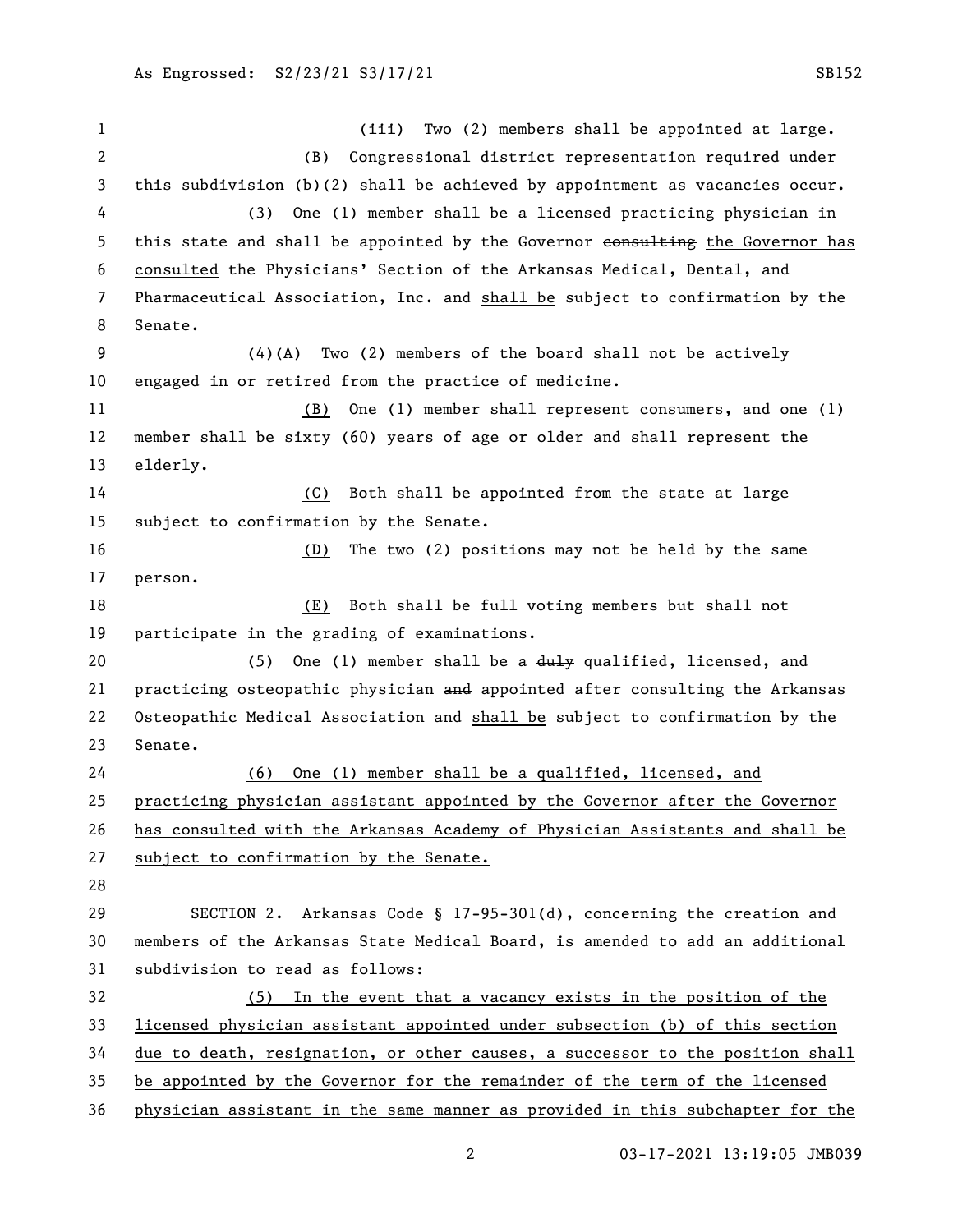```
1 initial appointment.
 2
 3 SECTION 3. Arkansas Code § 17-95-301(h)(1)(C)(i), concerning the 
4 creation and members of the Arkansas State Medical Board, is amended to read 
5 as follows:
 6 (C)(i) For any reason that would justify probation, 
7 suspension, or revocation of a physician's license to practice medicine under 
8 the Arkansas Medical Practices Act, § 17-95-201 et seq., § 17-95-301 et seq., 
9 and § 17-95-401 et seq., or for any reason that would justify probation,
10 suspension, or revocation of a physician assistant's license to practice 
11 under § 17-105-101 et seq., which shall be referred directly to the Division 
12 of Pharmacy Services and Drug Control of the Department of Health by the 
13 Governor for investigation as provided in § 17-80-106.
14
15 SECTION 4. Arkansas Code § 17-95-301, concerning the creation and 
16 members of the Arkansas State Medical Board, is amended to add an additional 
17 subsection to read as follows:
18 (i) A physician assistant appointed to the board shall:
19 (1) Remain in active practice for the full term of the 
20 appointment; or
21 (2) Resign if, with more than one (1) year remaining of the 
22 appointed term, the physician assistant is no longer actively practicing as a 
23 physician assistant.
24
25 SECTION 5. Arkansas Code § 17-95-801(a)(2)(A), concerning the members 
26 of the Physician Assistant Committee, is amended to read as follows:
27 (A) Three (3) members who shall be members of the board.
28 (i) Two (2) members as described in this subdivision 
29 (a)(2)(A) shall be physicians.
30 (ii) One (1) member as described in this subdivision 
31 (a)(2)(A) shall be a physician assistant; and
32
33 SECTION 6. Arkansas Code § 17-95-802 is amended to read as follows:
34 17-95-802. Duties of Physician Assistant Committee.
35 The Physician Assistant Committee shall review and make recommendations 
36 at the request of the Arkansas State Medical Board regarding all matters
```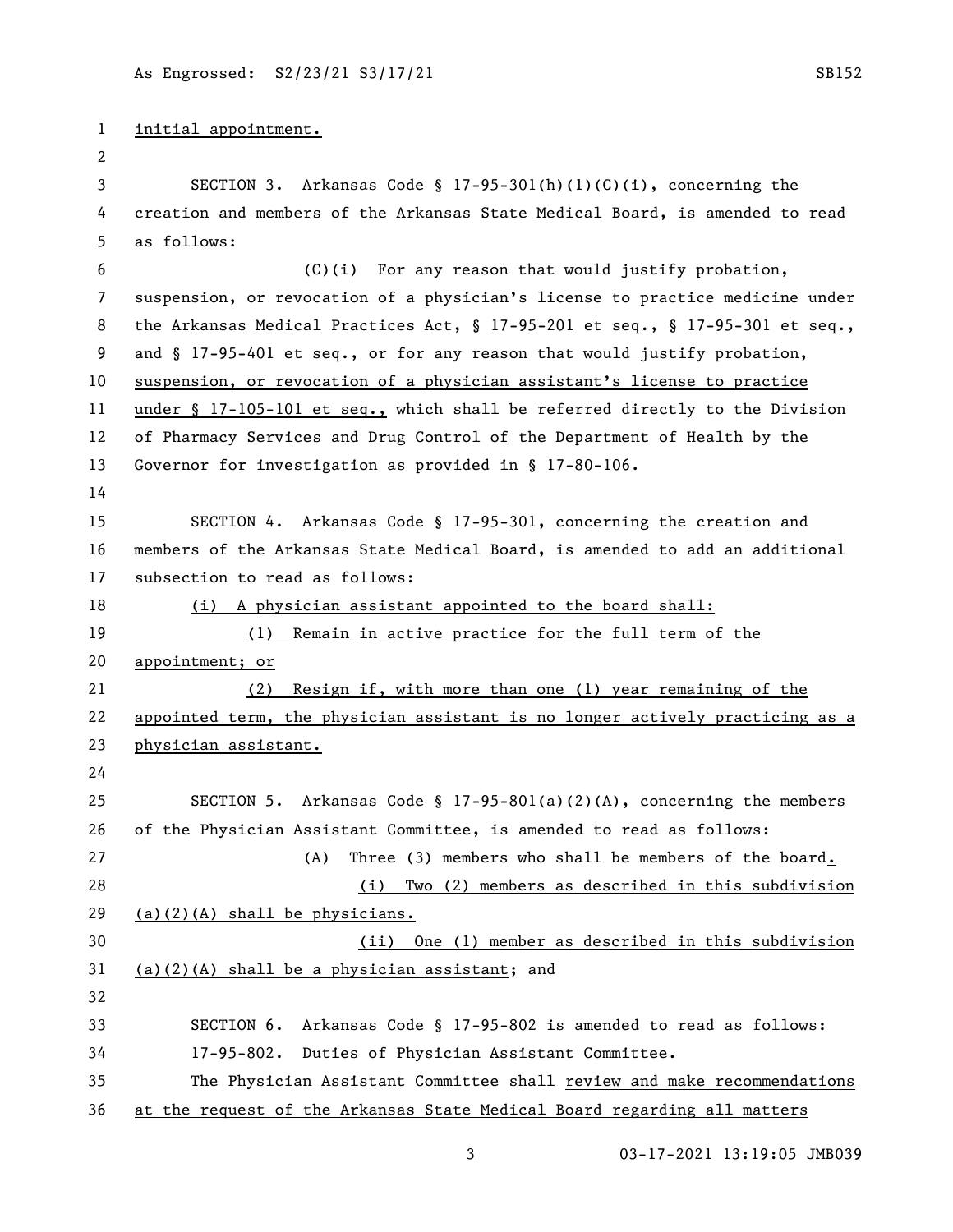| $\mathbf{1}$ | relating to physician assistants, including without limitation:               |
|--------------|-------------------------------------------------------------------------------|
| 2            | (1) Review all applications for physician assistants' licensure               |
| 3            | and for renewal of physician assistants' licensure;                           |
| 4            | (2) Review protocols between a physician assistant and a                      |
| 5            | supervising physician;                                                        |
| 6            | (3) Recommend to the Arkansas State Medical Board approval or                 |
| 7            | disapproval of applications submitted under subdivision (1) of this section   |
| 8            | and of protocols reviewed under subdivision (2) of this section; and          |
| 9            | (4) Recommend the approval, disapproval, or modification of the               |
| 10           | application for prescriptive privileges for a physician assistant.            |
| 11           | (1) Applications for licensure and renewal;                                   |
| 12           | (2) Disciplinary proceedings; and                                             |
| 13           | (3) Any other issues pertaining to the regulation and practice                |
| 14           | of physician assistants.                                                      |
| 15           |                                                                               |
| 16           | SECTION 7. Arkansas Code § 17-105-101(1), concerning the definition of        |
| 17           | "physician assistant", is amended to read as follows:                         |
| 18           | $(1)$ $(A)$ "Physician assistant" means a person healthcare                   |
| 19           | professional qualified by academic and clinical education and licensed by the |
| 20           | Arkansas State Medical Board to provide healthcare services and who has:      |
| 21           | $\frac{1}{2}$ Graduated from a physician assistant or                         |
| 22           | surgeon assistant program accredited by the American Medical Association's    |
| 23           | Committee on Allied Health Education and Accreditation or the Commission on   |
| 24           | Accreditation of Allied Health Education Programs for the education and       |
| 25           | training of physician assistants that has been approved by the Accreditation  |
| 26           | Review Commission on Education for the Physician Assistant or its successors; |
| 27           | and                                                                           |
| 28           | $(iii)(B)$ Passed the certifying examination                                  |
| 29           | administered by the National Commission on Certification of Physician         |
| 30           | Assistants.;                                                                  |
| 31           | The physician assistant is a dependent medical<br>(B)(C)                      |
| 32           | practitioner who:                                                             |
| 33           | Provides healthcare services under the<br>(i)                                 |
| 34           | supervision of a physician; and                                               |
| 35           | Works under a physician-drafted protocol<br>(ii)                              |
| 36           | approved by the Arkansas State Medical Board, which describes how the         |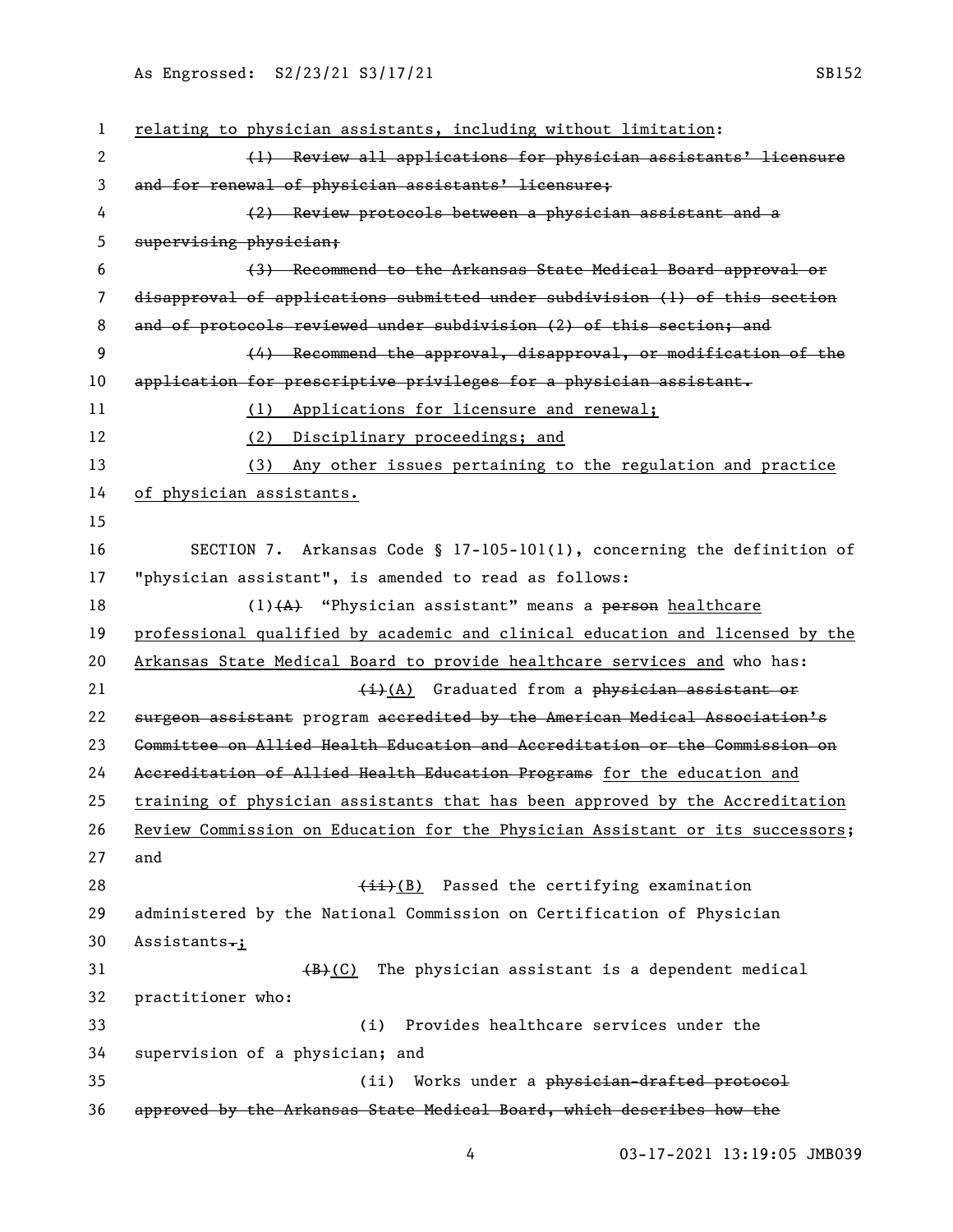As Engrossed: S2/23/21 S3/17/21 SB152

 physician assistant and the physician will work together and any practice 2 guidelines required by the supervising physician a delegation agreement with a physician; SECTION 8. Arkansas Code § 17-105-102(b)(3), concerning the qualifications for licensure as a physician assistant, is amended to read as follows: (3) Has successfully completed an educational program for 9 physician assistants or surgeon assistants accredited by the Accreditation Review Commission on Education for the Physician Assistant or by its successor agency and has passed the Physician Assistant National Certifying Examination administered by the National Commission on Certification of Physician Assistants; SECTION 9. Arkansas Code § 17-105-106(1), concerning the exemption from licensure as a physician assistant, is amended to read as follows: (1) A physician assistant student enrolled in a physician 18 assistant or surgeon assistant educational program accredited by the 19 <del>Commission on Accreditation of Allied Health Education Programs</del> Accreditation Review Commission on Education for the Physician Assistant or by its successor agency; SECTION 10. Arkansas Code §§ 17-105-107 and 17-105-108 are amended to read as follows: 25 17-105-107. Scope of authority - Delegatory authority - Agent of supervising physician. 27 (a)(1) Physician assistants provide healthcare services with physician 28 supervision A physician assistant may provide healthcare services a physician assistant is licensed or otherwise authorized to perform under an agreement 30 with a supervising physician. The supervising physician shall be identified 31 on all prescriptions and orders. 32 (2) Physician assistants A physician assistant may perform those duties and responsibilities, including prescribing, ordering, and 34 administering drugs and medical devices, that are delegated by their 35 supervising physicians a supervising physician under an agreement determined *at the practice level.*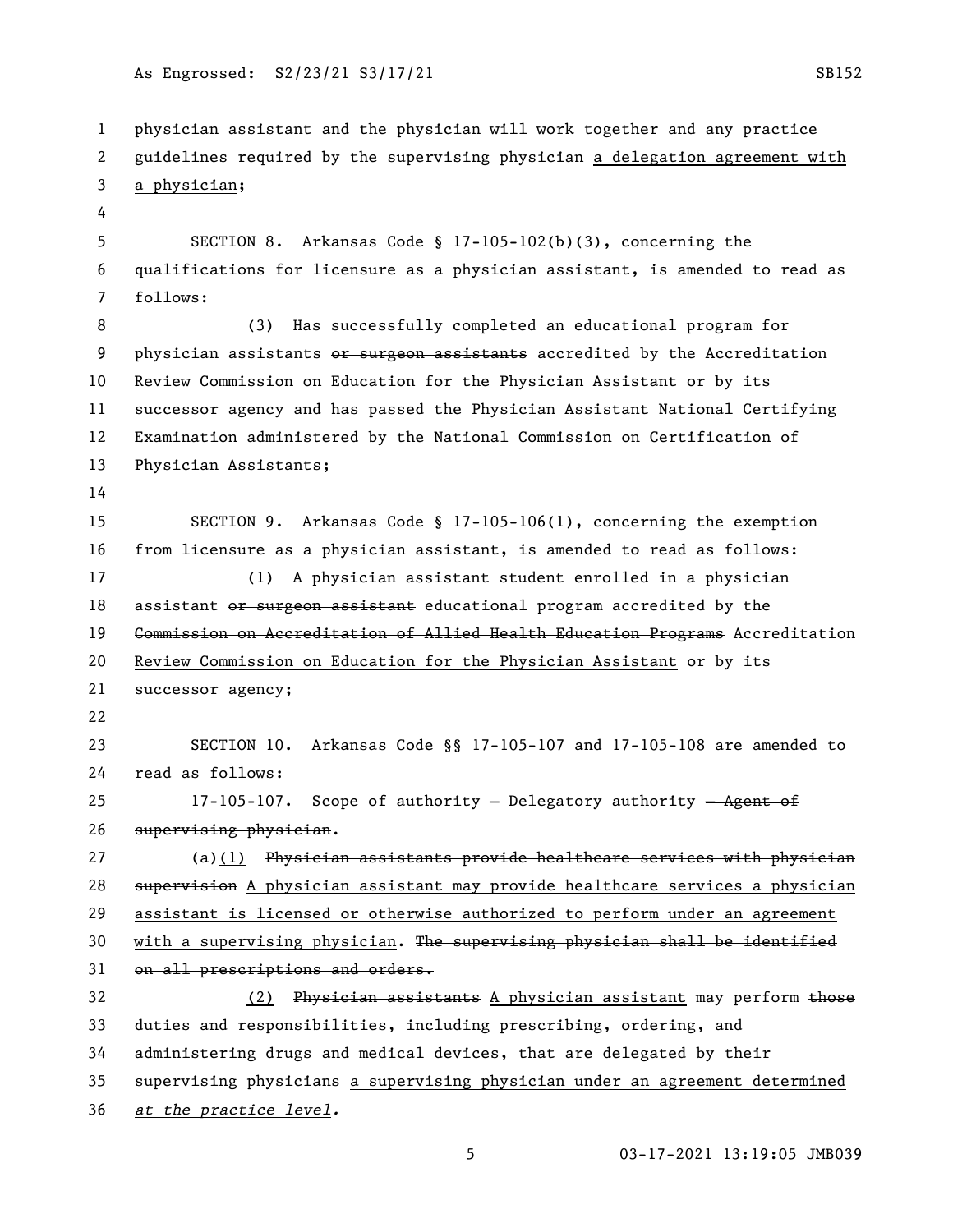| 1                     | (3) A supervising physician shall not delegate to a physician                 |
|-----------------------|-------------------------------------------------------------------------------|
| $\mathbf{2}^{\prime}$ | assistant the duty or responsibility to perform or induce an abortion.        |
| 3                     | $(b)(1)$ Physician assistants shall be considered the agents of their         |
| 4                     | supervising physicians in the performance of all practice-related activities, |
| 5                     | including, but not limited to, the ordering of diagnostic, therapeutic, and   |
| 6                     | other medical services.                                                       |
| 7                     | (2) A physician assistant may provide medical services delegated              |
| 8                     | by a supervising physician when the service is within the skills of the       |
| 9                     | physician assistant, forms a component of the supervising physician's scope   |
| 10                    | of practice, and is conducted under the supervision of the supervising        |
| 11                    | physician.                                                                    |
| 12                    | Physician assistants may perform healthcare services in any<br>(c)            |
| 13                    | setting authorized by the supervising physician in accordance with any        |
| 14                    | applicable facility policy.                                                   |
| 15                    | (d) Nothing in this chapter shall be construed to authorize a                 |
| 16                    | physician assistant to:                                                       |
| 17                    | (1) Examine the human eye or visual system for the purpose of                 |
| 18                    | prescribing glasses or contact lenses or the determination of the refractive  |
| 19                    | power for surgical procedures;                                                |
| 20                    | (2) Adapt, fill, duplicate, modify, supply, or sell contact                   |
| 21                    | lenses or prescription eye glasses; or                                        |
| 22                    | (3) Prescribe, direct the use of, or use any optical device in                |
| 23                    | connection with ocular exercises, vision training, or orthoptics.             |
| 24                    | (d) A physician assistant may pronounce death and may authenticate            |
| 25                    | with his or her signature a form that may be authenticated by a supervising   |
| 26                    | physician's signature as authorized under § 17-80-120.                        |
| 27                    |                                                                               |
| 28                    | $17 - 105 - 108$ .<br>Prescriptive authority.                                 |
| 29                    | (a) $(1)$ Physicians supervising physician assistants may delegate            |
| 30                    | prescriptive authority to physician assistants to include receiving,          |
| 31                    | prescribing, ordering, and administering Schedule III-V Schedule II-V         |
| 32                    | controlled substances as described in the Uniform Controlled Substances Act,  |
| 33                    | § 5-64-101 et seq., and 21 C.F.R. Part 1300, all legend drugs, and all        |
| 34                    | nonschedule prescription medications and medical devices. All prescriptions   |
| 35                    | and orders issued by a physician assistant shall identify his or her          |
| 36                    | supervising physician.                                                        |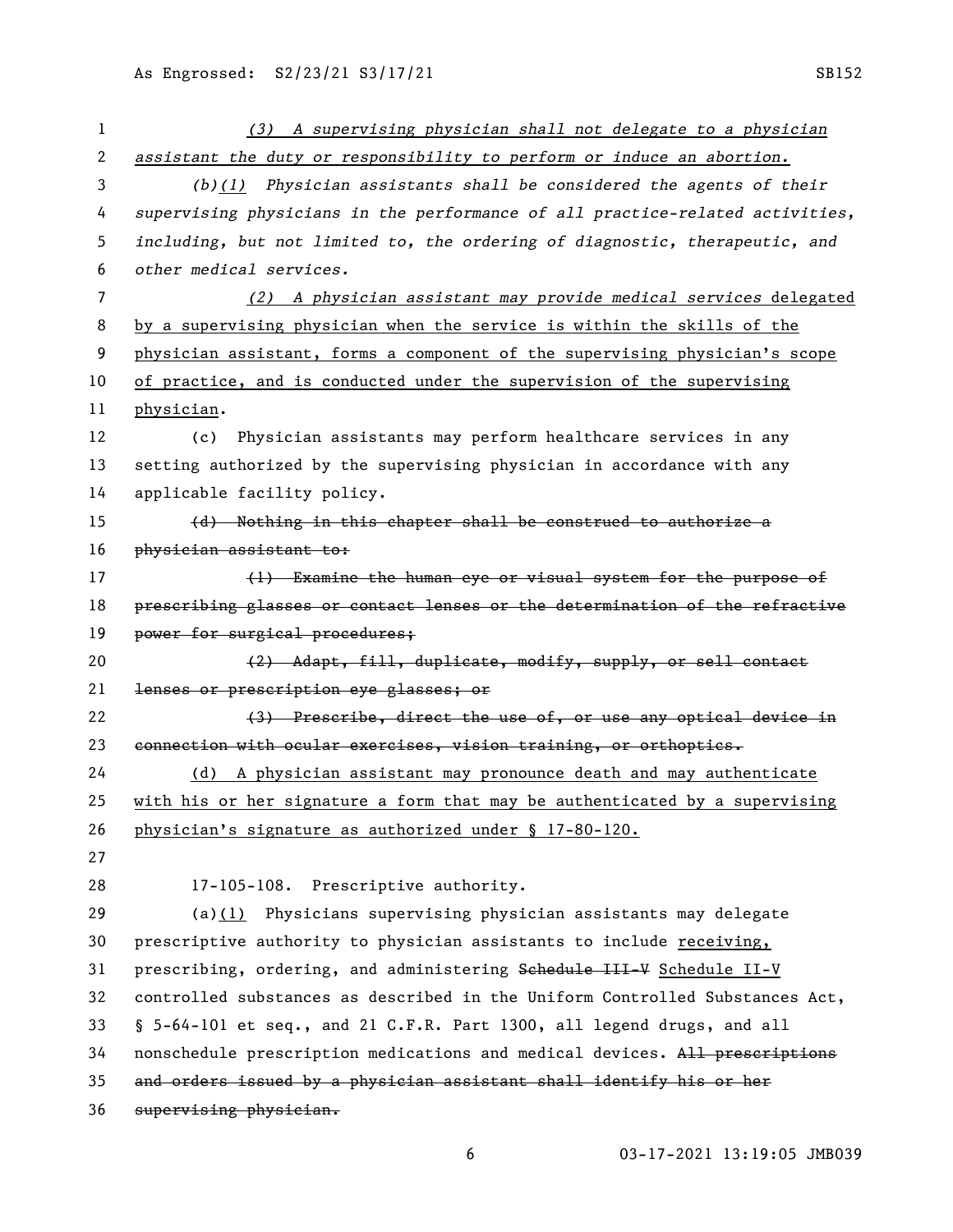| 1  | (2) A physician assistant's prescriptive authority extends to                 |
|----|-------------------------------------------------------------------------------|
| 2  | drugs listed in Schedule II only if the prescription is for:                  |
| 3  | An opioid, if the prescription is only for a five-day<br>(A)                  |
| 4  | period or less; or                                                            |
| 5  | A stimulant, if the prescription meets the following<br>(B)                   |
| 6  | criteria:                                                                     |
| 7  | The prescription was originally initiated by a<br>(i)                         |
| 8  | physician;                                                                    |
| 9  | The physician has evaluated the patient within<br>(ii)                        |
| 10 | six (6) months before the physician assistant issues a prescription; and      |
| 11 | (iii) The prescription by the physician assistant is                          |
| 12 | to treat the same condition as the original prescription.                     |
| 13 | A physician assistant may prescribe hydrocodone combination<br>(b)            |
| 14 | products reclassified from Schedule III to Schedule II as of October 6, 2014, |
| 15 | if authorized by the physician assistant's supervising physician and in       |
| 16 | accordance with other requirements of this section.                           |
| 17 | At no time shall a physician assistant's level of prescriptive<br>(c)         |
| 18 | authority exceed that of the supervising physician.                           |
| 19 | Physician assistants who prescribe controlled substances shall<br>(d)         |
| 20 | register with the United States Drug Enforcement Administration as part of    |
| 21 | the United States Drug Enforcement Administration's Mid-Level Practitioner    |
| 22 | Registry, 21 C.F.R. Part 1300, 58 FR 31171-31175, and the Controlled          |
| 23 | Substances Act.                                                               |
| 24 | The Arkansas State Medical Board shall promptly adopt rules<br>(e)            |
| 25 | concerning physician assistants that are consistent with the board's rules    |
| 26 | governing the prescription of dangerous drugs and controlled substances by    |
| 27 | physicians.                                                                   |
| 28 |                                                                               |
| 29 | SECTION 11. Arkansas Code § 17-105-110 is amended to read as follows:         |
| 30 | Supervising physician.<br>$17 - 105 - 110.$                                   |
| 31 | A physician desiring to supervise a physician assistant must:                 |
| 32 | (1) Be licensed in this state; and                                            |
| 33 | (2) (A) Notify the Arkansas State Medical Board of his or her                 |
| 34 | intent to supervise a physician assistant; and Enter into and maintain a      |
| 35 | written agreement with the physician assistant.                               |
| 36 | (B) The agreement shall state that the physician shall:                       |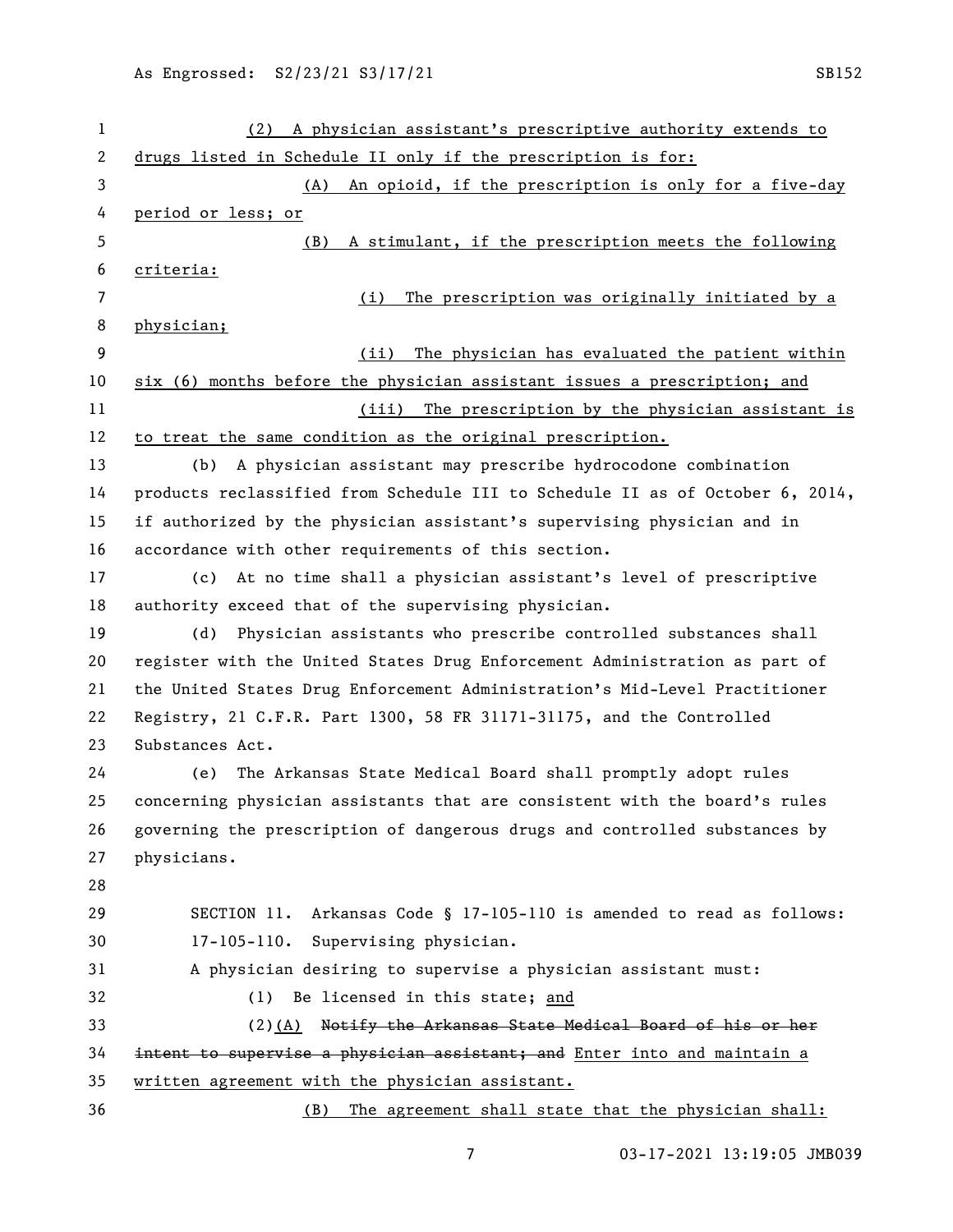| 1  | (i) Exercise supervision over the physician                                   |
|----|-------------------------------------------------------------------------------|
| 2  | assistant in accordance with this section and rules adopted by the Arkansas   |
| 3  | State Medical Board; and                                                      |
| 4  | Retain professional and legal responsibility<br>(ii)                          |
| 5  | for the care provided by the physician assistant.                             |
| 6  | The agreement shall be signed by the physician and the<br>(C)                 |
| 7  | physician assistant and updated annually.                                     |
| 8  | (3) Submit a statement to the board that he or she will exercise              |
| 9  | supervision over the physician assistant in accordance with any rules adopted |
| 10 | by the board.                                                                 |
| 11 |                                                                               |
| 12 | SECTION 12. Arkansas Code § 17-105-111 is amended to read as follows:         |
| 13 | 17-105-111. Notification of intent to practice.                               |
| 14 | (a) Before initiating practice, a physician assistant licensed in this        |
| 15 | state must submit on forms approved by the Arkansas State Medical Board       |
| 16 | notification of such an intent. The notification shall include:               |
| 17 | (1) The name, business address, email address, and telephone                  |
| 18 | number of the supervising physician; and                                      |
| 19 | (2) The name, business address, and telephone number of the                   |
| 20 | physician assistant.                                                          |
| 21 | (b) A physician assistant shall notify the board Arkansas State               |
| 22 | Medical Board of any changes or additions in supervising physicians within    |
| 23 |                                                                               |
|    | ten (10) calendar days.                                                       |
| 24 |                                                                               |
| 25 | SECTION 13. Arkansas Code § 17-105-113 is amended to read as follows:         |
| 26 | 17-105-113. Violation.                                                        |
| 27 | Following the exercise of due process, the Arkansas State Medical Board       |
| 28 | may discipline any physician assistant who:                                   |
| 29 | Fraudulently or deceptively obtains or attempts to obtain a<br>(1)            |
| 30 | license;                                                                      |
| 31 | Fraudulently or deceptively uses a license;<br>(2)                            |
| 32 | Violates any provision of this chapter or any rules adopted<br>(3)            |
| 33 | by the board pertaining to this chapter or any other laws or rules governing  |
| 34 | licensed healthcare professionals;                                            |
| 35 | Is convicted of a felony listed under § 17-3-102;<br>(4)                      |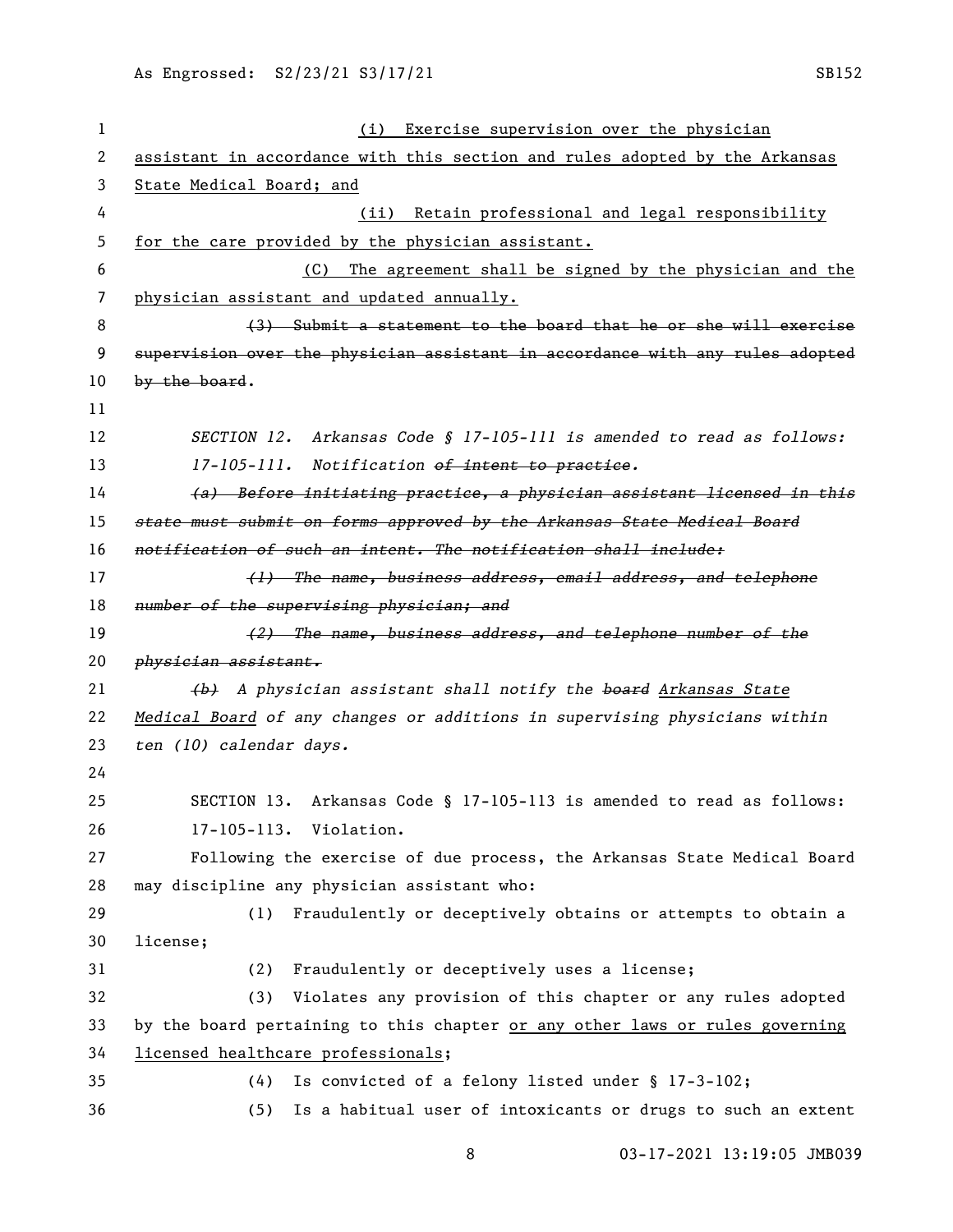that he or she is unable to safely perform as a physician assistant; (6) Has been adjudicated as mentally incompetent or has a mental condition that renders him or her unable to safely perform as a physician 4 assistant;  $\theta$ r (7) Represents himself or herself as a physician; (8) Is negligent in practice as a physician assistant; (9) Demonstrates professional incompetence; 8 (10) Violates patient confidentiality except as required by law; (11) Engages in conduct likely to deceive, defraud, or harm the public; (12) Engages in unprofessional or immoral conduct; (13) Prescribes, sells, administers, distributes, orders, or gives away a drug classified as a controlled substance for other than medically accepted therapeutic purposes; (14) Has been disciplined by this state or another state or jurisdiction for acts or conduct similar to acts or conduct that would constitute grounds for disciplinary action as defined in this section; or (15) Fails to cooperate with an investigation conducted by the board. SECTION 14. Arkansas Code § 17-105-115(a)(3), concerning title and practice protection of physician assistants, is amended to read as follows: (3) Acts as a physician assistant without being licensed by the Arkansas State Medical Board. SECTION 15. Arkansas Code § 17-105-116 is amended to read as follows: 17-105-116. Identification requirements. Physician assistants licensed under this chapter shall keep their 29 license available for inspection at their primary place of business practice and when engaged in their professional activities shall wear a name tag identifying themselves as a physician assistant. SECTION 16. Arkansas Code § 17-105-122(a), concerning physician assistant patient care orders, is amended to read as follows: (a) Patient care orders generated by a physician assistant shall be construed as having the same medical, health, and legal force and effect as